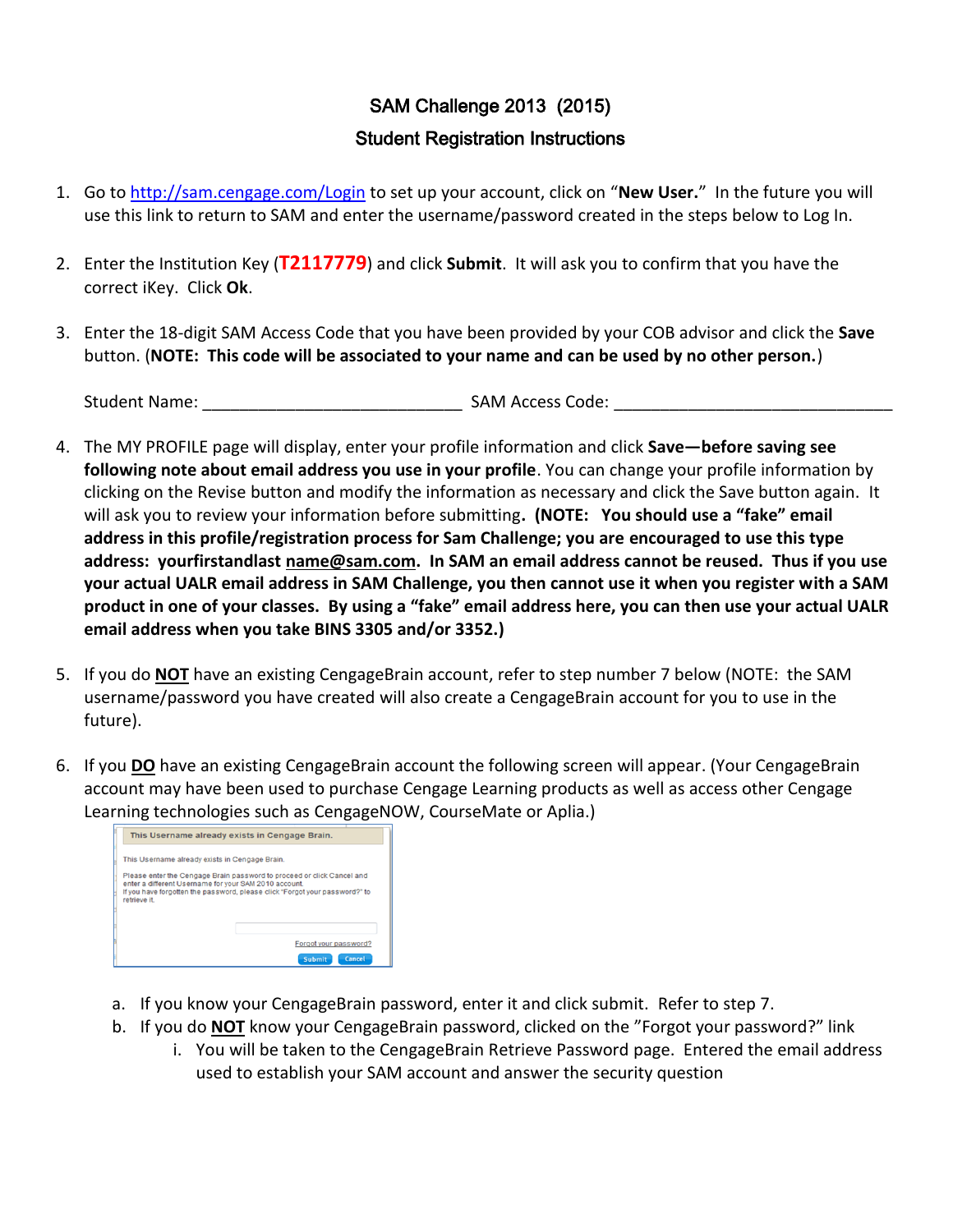| <b>Retrieve Password</b>                                                                                                   |
|----------------------------------------------------------------------------------------------------------------------------|
| Please enter the valid email address you used for your account.<br>Username<br>Enter your email address<br><b>Continue</b> |

ii. You will be directed to check your email. There you will find a message from CengageBrain with a link in it to reset your password.

| Cengagebrain.com - Lost Password Retrieval                                                                                                        |  |  |  |
|---------------------------------------------------------------------------------------------------------------------------------------------------|--|--|--|
| To reset your Cengagebrain.com password, click here.<br>If you cannot click on the link above, please copy and paste the following web address (L |  |  |  |

iii. The link above will take you to a Reset Password page where you can enter a new password (it will opened your CengageBrain homepage – you can close this)

|              |                            | In the form below, enter your new password and click<br>Your password must be 6 to 17 characters long and o |
|--------------|----------------------------|-------------------------------------------------------------------------------------------------------------|
| New Password |                            |                                                                                                             |
|              |                            |                                                                                                             |
|              | <b>Repeat New Password</b> |                                                                                                             |
|              |                            |                                                                                                             |

iv. Go to the SAM page where this box that appeared in Step 6 should still be open, enter the password you just reset in CengageBrain and click **Submit**.



- 7. Review the Terms & Conditions and click "I Agree"
- 8. In the middle of the SAM homepage, click on "Sections"